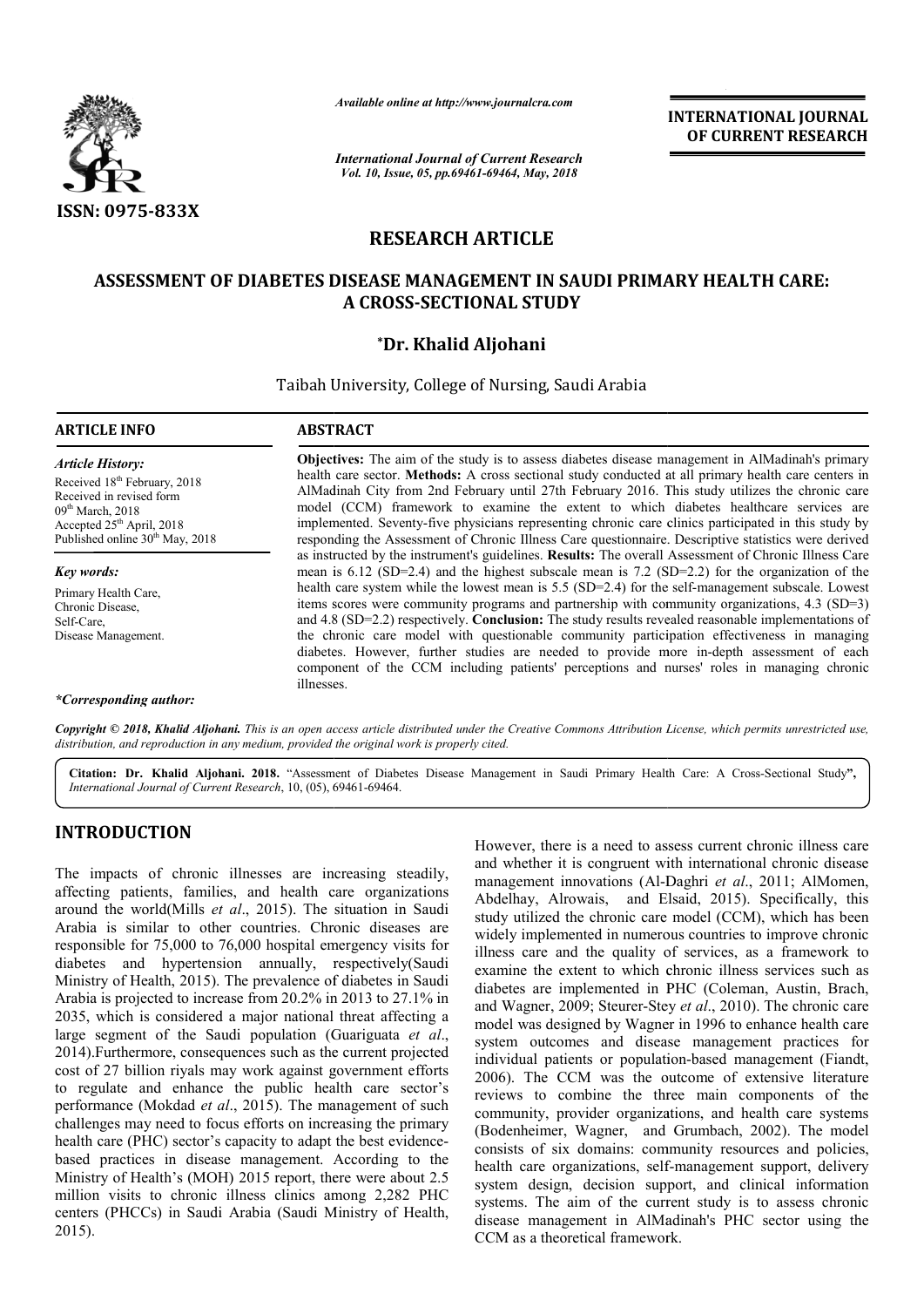### **MATERIALS AND METHODS**

**Study design:** This is a cross-sectional study utilizing the Assessment of Chronic Illness Care (ACIC) questionnaire, which is designed and widely used to assess interventions based on the CCM (Bonomi, Wagner, Glasgow, and VonKorff, 2002).

**Setting and sample:** This cross-sectional study was undertaken in AlMadinah City and involved primary health care physicians at 43 centers serving those with chronic illnesses. The mean monthly patient visits are 13,813(Saudi Ministry of Health, 2015). All of these centers operate chronic illness clinics including male and female clinics. From a planning standpoint, the PHCCs in AlMadinah City are grouped into four sections based on their geographical location. The study participants were physicians who worked at chronic illness clinics at the involved study sites. Physicians with more than a year of clinical experience were included in the study. Those who did not have recent clinical experience with chronic illness were excluded.

**Ethical consideration:** Permission to conduct the study was granted by the public health sector ethical committee of AlMadinah province (36/9/KA).

**Measurement and instruments:** The study instrument is the Assessment of Chronic Illness Care (ACIC), which was designed to assess interventions based on the CCM (Bonomi *et al*., 2002). This study utilized version 3.5, which includes 28 items assessing the six domains (subscales) of the CCM: the organization of the health care system (6 items), community linkages (3items), self-management support (4 items), decision support (4 items), delivery system design (6 items), and clinical information systems (5 items). The instrument scoring system is ranked into four levels of CCM implementation, D, C, B, and A, ranging from D, "little or none," to A, "fully implemented." Each level has three ratings of the degree to which the CCM implementation applies to the PHCC. The scoring is based on a 0-11 scale: 0-2 (little or no support for chronic illness care), 3-5 (basic or intermediate support for chronic illness care), 6-8 (advanced support), and 9-11 (optimal or comprehensive integrated care for chronic illness). The result for each subscale were derived by adding the responses.(Improving Chronic Illness Care, 2010)

**Data collection and procedures:** Data were collected by mailing the instrument to all of the PHCCs in AlMadinah Cityfrom $2^{nd}$ February until  $27^{th}$  February 2016. It included a letter of explanation inviting potential participants to take part in the study. Since there was no personal information to be collected, no consent form was attached. Responding and returning the questionnaire was considered as agreeing to be part of the study. The respondents returned the scored instrument by mail to the researcher.

**Data analysis:** SPSS (version 20) was utilized to draw descriptive statistics following the instrument's guidelines. $11$ 

#### **RESULTS**

The study instrument mailed to 117 chronic care clinics' physician represented the entire target population. Initial response rate was 70.9% (83 participants).

However, due to incomplete data, eight returned questionnaires were discarded. A total of 75 questionnaires were analyzed using descriptive data analysis with a response rate of 64.1%. The mean age of the participants was  $42\pm5.52$  years with mean primary health care experience of 11.2±5.05 years. Males represented 46.6% and Saudi nationals comprised 44.0% (Table 1). The majority worked in the northern section. Participants from the east, west, and south sections represented 32.0%, 22.6%, and 10.6% of the study sample, respectively.

**Table 1. Participant characteristics**

|             | Number | $\frac{0}{0}$ |  |
|-------------|--------|---------------|--|
| Gender      |        |               |  |
| Male        | 35     | 47            |  |
| Female      | 40     | 53            |  |
| Nationality |        |               |  |
| Saudi       | 33     | 44            |  |
| Expatriate  | 42     | 56            |  |
| Sector      |        |               |  |
| North       | 26     | 35            |  |
| South       | 8      | 11            |  |
| East        | 24     | 32            |  |
| West        | 17     | 22            |  |

The overall ACIC mean was  $6.11 \pm 2.41$  (Table 2). The highest subscale mean was 7.19±2.20 for the organization of health care systems while the lowest mean was  $5.53\pm2.40$  for the selfmanagement subscale. The greatest two items were "benefits" within the organization of the health care system at  $7.91 \pm 1.83$ and "patient treatment plans" within the clinical information systems scale at 7.37±2.42 (Table 3). The lowest two items mean were "community programs" within the integration subscale at 4.29±2.99 and "partnership with community organizations" within the community linkages subscale at 4.80±2.21 (Table 4).

**Table 2. ACIC scores**

| Components                         | Mean | SD  |
|------------------------------------|------|-----|
| Organization of Health Care System | 7.2  | 2.2 |
| <b>Community Linkages</b>          | 5.7  | 2.3 |
| Self-Management                    | 5.5  | 2.4 |
| Decision Support                   | 5.9  | 2.4 |
| Delivery System Design             | 63   | 2.6 |
| Clinical Information System        | 63   | 2.6 |
| Integration                        | 6    | 2.5 |
| Overall                            |      | 2.4 |

#### **DISCUSSION**

Generally, the overall ACIC score in this study  $6.11\pm2.41$  was within the range of previous international studies in the USA, Korea, and the Netherlands (Choi, Shin, Kang, Bae, and Kim, 2014; Noël *et al*., 2014; Steurer-Stey *et al*., 2010). The closest score was obtained in the USA where the overall ACIC score was  $6.20 \pm 2.10$ , while the assessment of chronic illness care in South Korea and the Switzerland had lower scores than this study  $(4.40 \pm 1.10 \text{ and } 5.17 \pm 1.55, \text{ respectively})$ (Noël *et al.*, 2014; Steurer-Stey *et al*., 2010). Taking into account differences among health care systems in the aforementioned countries, people with chronic diseases have free access to the Saudi health care system, which may have positively affected the ACIC score. For example, assessing the benefits within the organization of the health care system in this study was 7.91±1.83, indicating physicians understand the benefits that the system brings to people with chronic illnesses.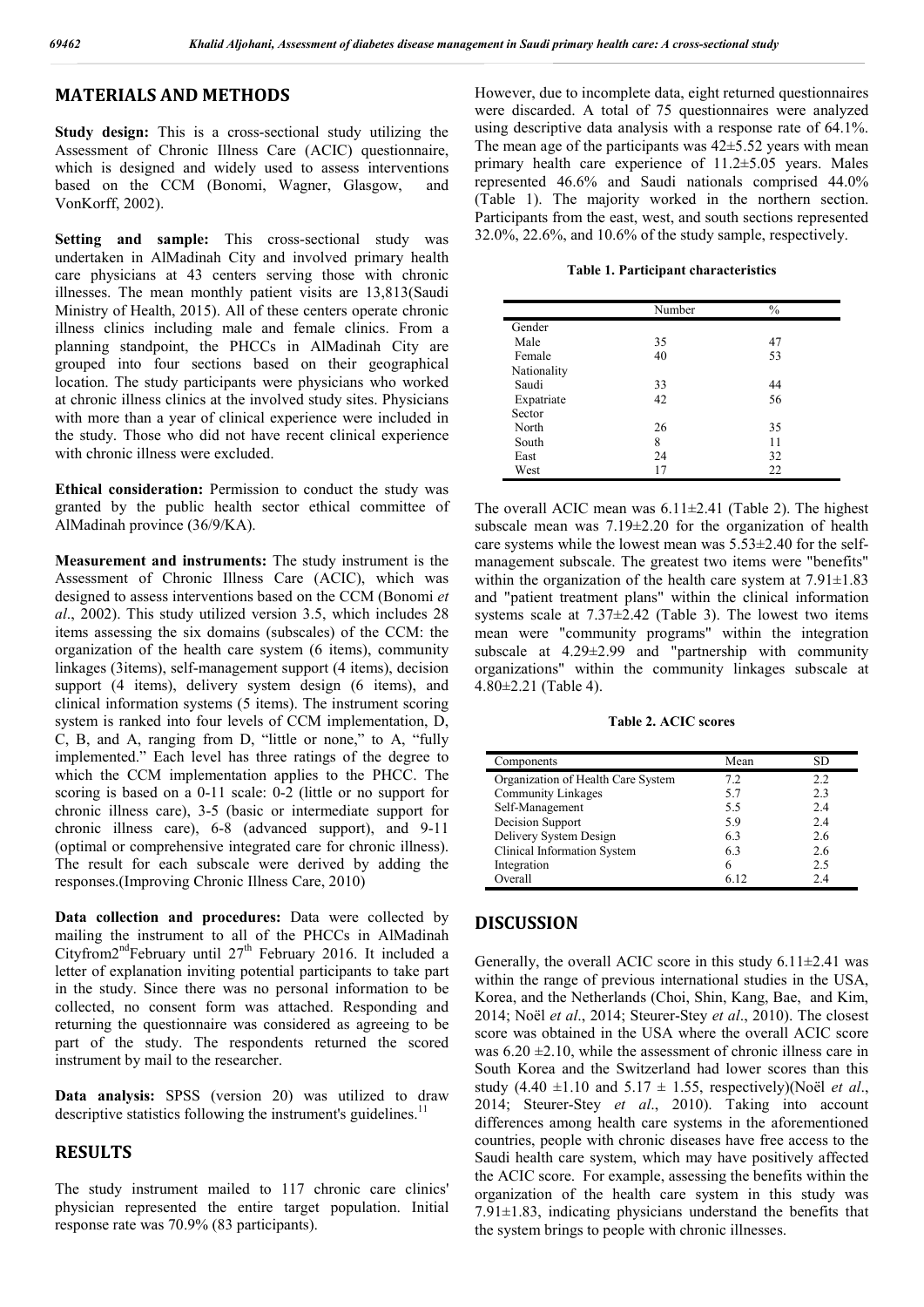| Components                                                                 | Mean | <b>SD</b> |
|----------------------------------------------------------------------------|------|-----------|
| Organization of Health Care System                                         |      |           |
| <b>Benefits</b>                                                            | 7.9  | 1.8       |
| Community Linkages                                                         |      |           |
| Regional health plans                                                      | 7.2  | 2.3       |
| Self-Management                                                            |      |           |
| Assessment and documentation of self-management needs and activities       | 5.8  | 2.3       |
| Decision Support                                                           |      |           |
| Evidence-based guidelines                                                  | 6.5  | 2.3       |
| Delivery System Design                                                     |      |           |
| Continuity of care                                                         | 7.2  | 2.3       |
| Clinical Information Systems                                               |      |           |
| Patient treatment plans                                                    | 7.3  | 2.4       |
| Integration                                                                |      |           |
| Routine follow-up for appointments, patient assessments, and goal planning | 7.2  | 2.2       |

| Table 1. The highest mean for each subscale |  |  |  |  |
|---------------------------------------------|--|--|--|--|
|---------------------------------------------|--|--|--|--|

| Components                                                         | Mean | <b>SD</b> |
|--------------------------------------------------------------------|------|-----------|
| Organization of Health Care System                                 |      |           |
| Incentives and regulations for chronic illness care                | 6.77 | 2.3       |
| Community Linkages                                                 |      |           |
| Partnership with community organizations                           | 4.8  | 2.2       |
| Self-Management                                                    |      |           |
| Addressing concerns of patients and families                       | 5.1  | 2.4       |
| Decision Support                                                   |      |           |
| Involvement of specialists in improving primary care               | 5.4  | 2.7       |
| Delivery System Design                                             |      |           |
| Practice team functioning                                          | 5.5  | 2.6       |
| Clinical Information Systems                                       |      |           |
| Information about relevant subgroups of patients who need services | 5.6  | 2.9       |
| Integration                                                        |      |           |
| Community programs                                                 | 4.3  | 3         |

Interestingly, the lowest score in this subscale was the incentives and regulations for chronic illness care 6.77±2.33. Although it is considered above the mid-score point, it may reveal physicians' concerns about the system limitations to responding to health care providers' needs in terms of new regulations and motivation to manage chronic illness at the primary health care level. Similarly, assessing the community linkages indicates that regional health plans are identified and disseminated properly 7.24±2.35, while partnership with community organizations 4.80±2.21 is not implemented properly.

From a disease management perspective, the score shows the positions of the two ends of diabetes care partners, the provider (the health care system) and the recipient (the community). Variation between the two scores indicates a limitation in community support. Moreover, it may identify health plans' inability to foster community participation. The Saudi government invested heavily in community organizations over the last decade; however, it appears that there is still a need for community infrastructure (Alqurashi, Aljabri, and Bokhari, 2011). Generally, patient-physician interactions in the Saudi health care system are minimal in contrast to Western countries, which by default contributes to low patient involvement (AlMomen *et al*., 2015). Furthermore, patient satisfaction with PHC is weighted based on the facility cleanness and staff competencies (Mohamed *et al*., 2015). Based on the picture of the patient position in the previous two studies, it is not easy to implement evidence-based selfmanagement practices even though they are the cornerstone of chronic illness management (Sendall, McCosker, Crossley, and Bonner, 2017).

The lowest item within the self-management subscale5.53±2.40 was about addressing the concerns of patients and their families 5.11±2.38. Therefore, rapid improvement in chronic illness self-management is unlikely without addressing patients and their families as stakeholders who are supposed to lead the initiatives. It is recommended to focus future efforts on establishing mutual relationships between health care providers and their patients at the PHC level. Despite current practices in the assessment and documentation of self-management needs and activities 5.76±2.30, there is no evidence that current documented selfmanagement practices are congruent with best practices. Consequently, health care providers' decision supports 5.93±2.45 is questionable and may need further exploration in future studies. These specifically include practice guidelines, provider education, activating patients, and specialty consultation (Improving Chronic Illness Care, 2010). In this study, specialists' involvement in improving primary care 5.39±2.76 reinforced the findings of previous studies that in general did not identify ideal referral systems in Saudi PHC (Senitan, Alhaiti, Gillespie, Alotaibi, and Lenon, 2017). Referral of chronically ill patients is crucial to the continuity of health care services where PHC does not have sufficient resources in terms of providers' skills, in-house medications, or medical devices (Senitan *et al*., 2017). According to published studies, there are high referral rates from PHC to acute care organizations; however, there are inadequate feedback reports (Al Wadaani and Balaha, 2012). Assessing other CCM domains in this study revealed reasonable support for delivery system design, clinical information systems, and integration. Comparing these domains with an earlier study in the USA, the Saudi health care system support for these domains is almost equal to American support (Noël *et al*., 2014).